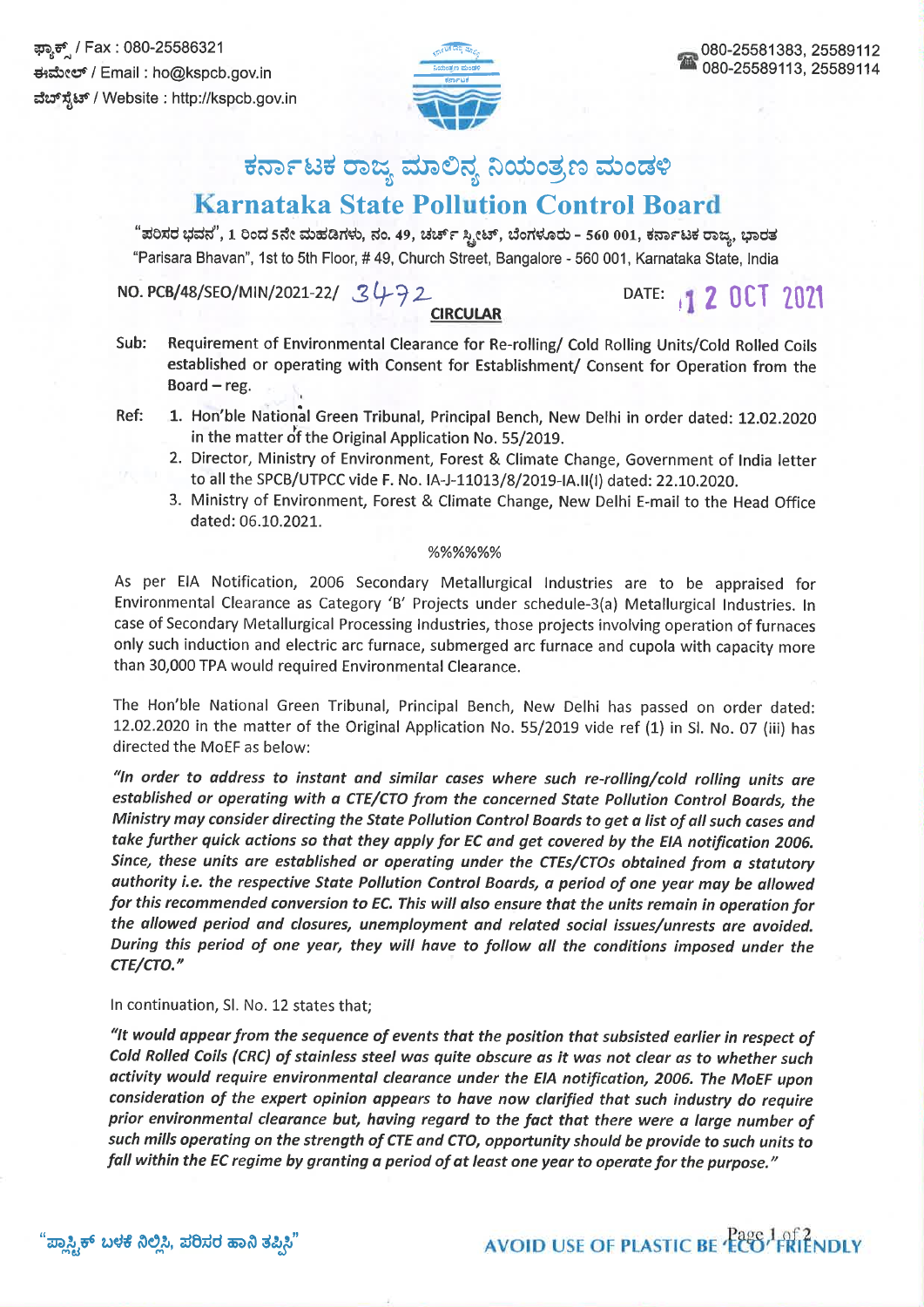In compliance to the Hon'ble National Green Tribunal order dated: 12.02.2020 in the aforesaid matter, the Re-rolling/Cold Rolling units/Cold Rolled Coils established or operating with Consent for Establishment and Consent for Operation shall apply for Environmental Clearance and obtain Environmental Clearance from the Competent Authority under the EIA Notification, 2006 on or before 31.10.2021. Failing in which, further legal action will be initiated as per Hon'ble National Green Tribunal in order dated: 12.02.2020.

The above circular will be in force with immediate effect.

This circular is issued with the prior approval by the Competent Authority, KSPCB.

Encl.: Hon'ble NGT order dated: 12.02.2020 in the matter of the O.A. No. 55/2019 (WZ)

**MEMBER SECRETARY** 

 $210$ 

**KARNATAKA STATE POLLUTION CONTROL BOARD** 

To.

- 1. The Chief Environmental Officer, KSPCB, Head Office, Bengaluru for information.
- 2. The Senior Environmental Officers, KSPCB, Head Office, Bengaluru for information. a) 17 Category, b) Infrastructure Cell, c)Waste Management Cell, d) Non-EIA Bengaluru, e) Non-EIA Other than Bengaluru, f) Corporate Cell and g) E-Governance.
- 3. All the Zonal Senior Environmental Officers, KSPCB for information. a) Bengaluru City, b) Bengaluru North, c) Bengaluru South, d) Bengaluru East, e) Mysuru, f) Mangaluru, g) Dharwad, h) Ballari, i) Chitradurga and i) Kalaburagi.
- 4. All the Regional Officers, KSPCB for information.

1. Bng City-East, 2. Bng City-West, 3. Bng City-South, 4. Peenya, 5. Dasarahalli, 6. Doddaballapura, 7. Nelamangala, 8.Yelahanka, 9. Anekal, 10. Bommanahalli, 11. Rajarajeswari Nagar, 12. Ramanagara, 13. Sarjapura, 14. Chikkaballapura, 15. Hoskote, 16. Kolar, 17. Mahadevpura, 18. Chamarajanagara, 19. Hassan 20. Mandya, 21. Kodagu, 22. Mysuru-1, 23. Mysuru-2, 24. Chikkamagaluru, 25. Karwar, 26. Mangaluru, 27. Udupi, 28. Bagalkot, 29. Belgaum, 30. Chikkodi, 31. Dharwad, 32. Haveri, 33. Gadag, 34. Ballari, 35. Koppal, 36. Raichur, 37. Chitradurga, 38. Davanagere, 39. Shivamogga, 40. Tumkur, 41. Vijayapura, 42. Bidar, 43. Gulbarga and 44. Yadgiri.

- 5. P.A. to Chairman for information and bring to the notice of the Chairman, KSPCB.
- 6. P.A. to Member Secretary for information and bring to the notice of the Member Secretary, KSPCB.
- 7. The Senior Environmental Officer, E-Governance, KSPCB, Head Office, Bengaluru for information and to upload it to the Board website.
- 8. Help Desk, KSPCB, Head Office, Bengaluru for information.
- 9. Case File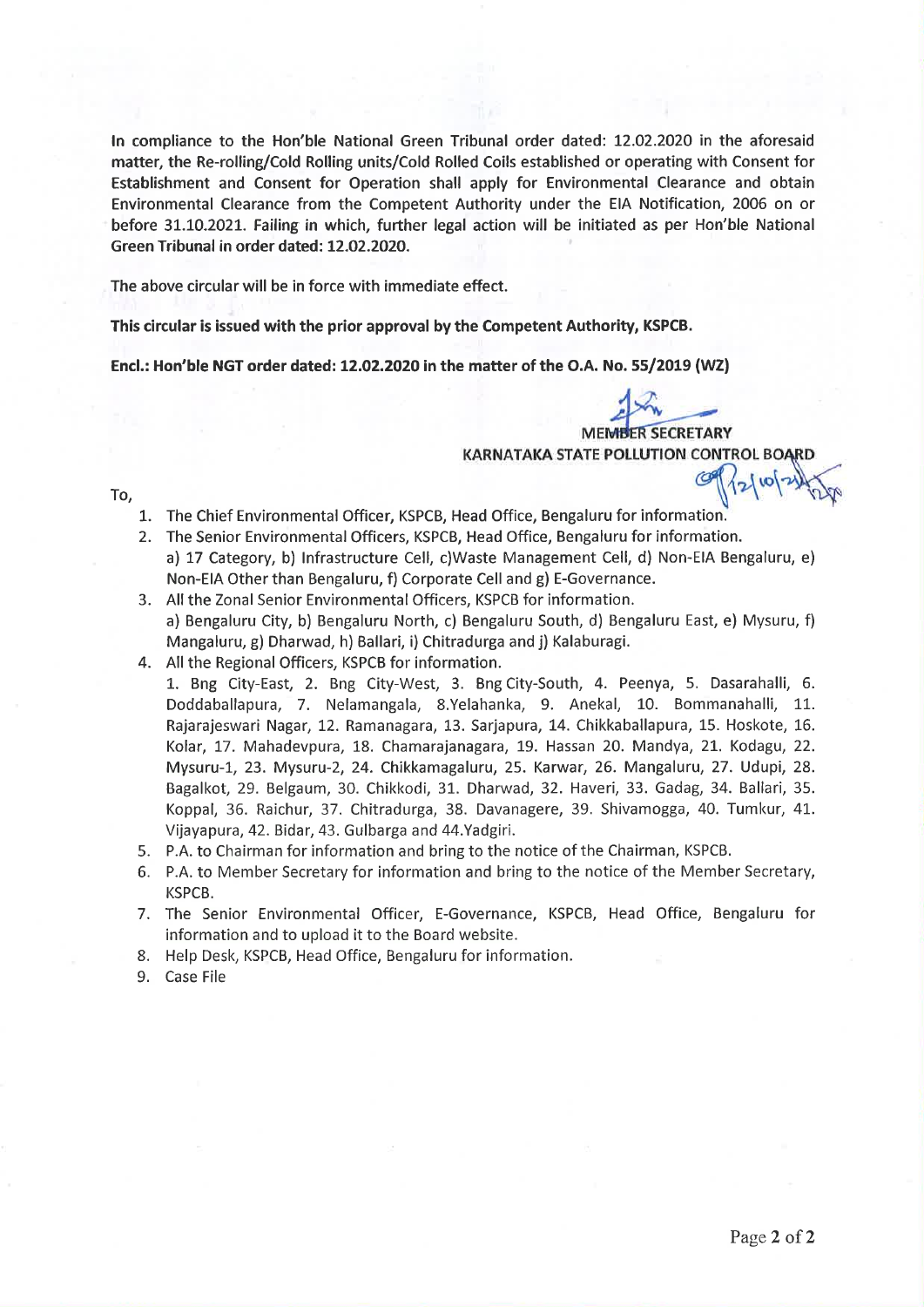Item No. 08

## **BEFORE THE NATIONAL GREEN TRIBUNAL PRINCIPAL BENCH, NEW DELHI (Through Video Conferencing)**

Original Application No. 55/2019(WZ)

Gajubha Jesar Jadeja (Gajubha Jesar Jadeja Applicant(s)

**Versus** 

Union of India & Ors. Respondents

Date of hearing: 12.02.2020

**CORAM: HON'BLE MR. JUSTICE S.P. WANGDI, JUDICIAL MEMBER HON'BLE MR. SIDDHANTA DAS, EXPERT MEMBER**

For Applicant (s): Rahul Chaudhary, Advocate

For Respondent (s): Mr. Pinaki Misra, Senior Advocate a/w Mr. Kishore Kumar and Mr. Pratesh Chaudhary, Advocates for Respondent No. 7.

> Mr. D. M. Gupte, Advocate for Respondent No. 1

> Ms. Nidhi Jaswal and Ms. Manyaa Chandok, Advocates for GPCB

> Mr. Parth. H. Bhatt & Priyanshi Chandarana for Tushar Mehta, for State of Gujarat for R- 4&5

### **ORDER**

1. The present application has been filed alleging violation of the EIA Notification, 2006 by the Respondent No. 7 on the ground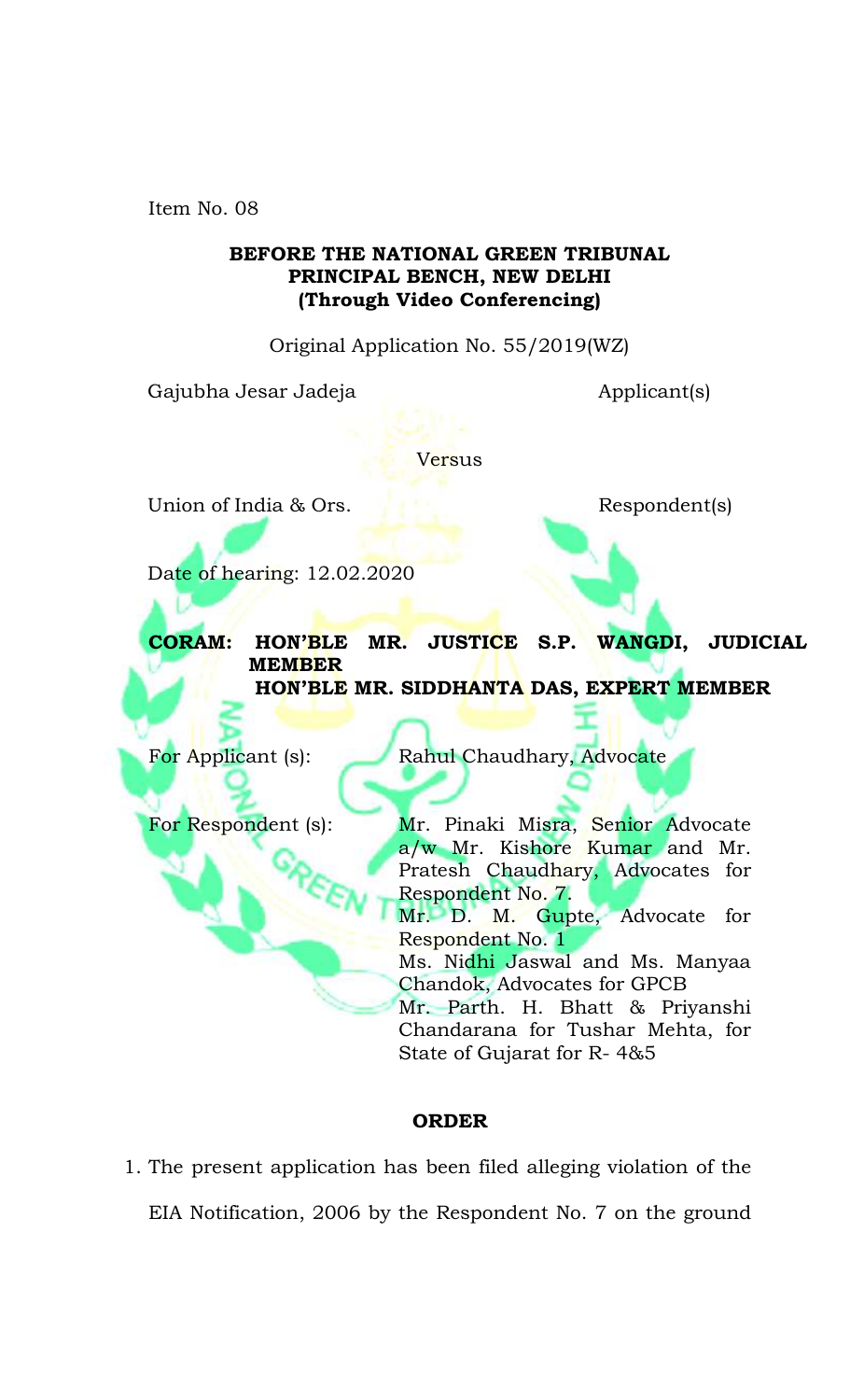that it had failed to obtain Environmental Clearance before commencing with the Cold Rolled Stainless Steel manufacturing industry and was extracting ground water without NoC from the Central Ground Water Authority.

- 2. Vide order dated 27.08.2019, apart from issuing notice, we had directed constitution of a committee comprising of (i) The State Environmental Impact Assessment Authority (SEIAA), Gujarat, (ii) the Gujarat Pollution Control Board (GPCB) (iii) the District Collector/Magistrate, Kutch District and (iv)The Regional Director, 2 CGWA with a direction to verify on the factual aspects set out in the original application and to submit a report.
- 3. The consequential report filed by the Joint Committee was considered on 15.10.2019 which *inter-alia* concluded as follows: "

"*Committee concluded that the opinion on applicability of Environmental Clearance to the aforementioned unit involving process of Rolling, Annealing Furnace, Pickling and Skin Pass Rolling can only be given by the Ministry of Environment, Forest & Climate Change in consideration of the EIA Notification, 2006 as amended on 01/12/2009 ad definition of the Secondary Metallurgical Processing Industries as given in the EIA Guidance Manual Prepared by IL & FS Ecosmart Ltd."*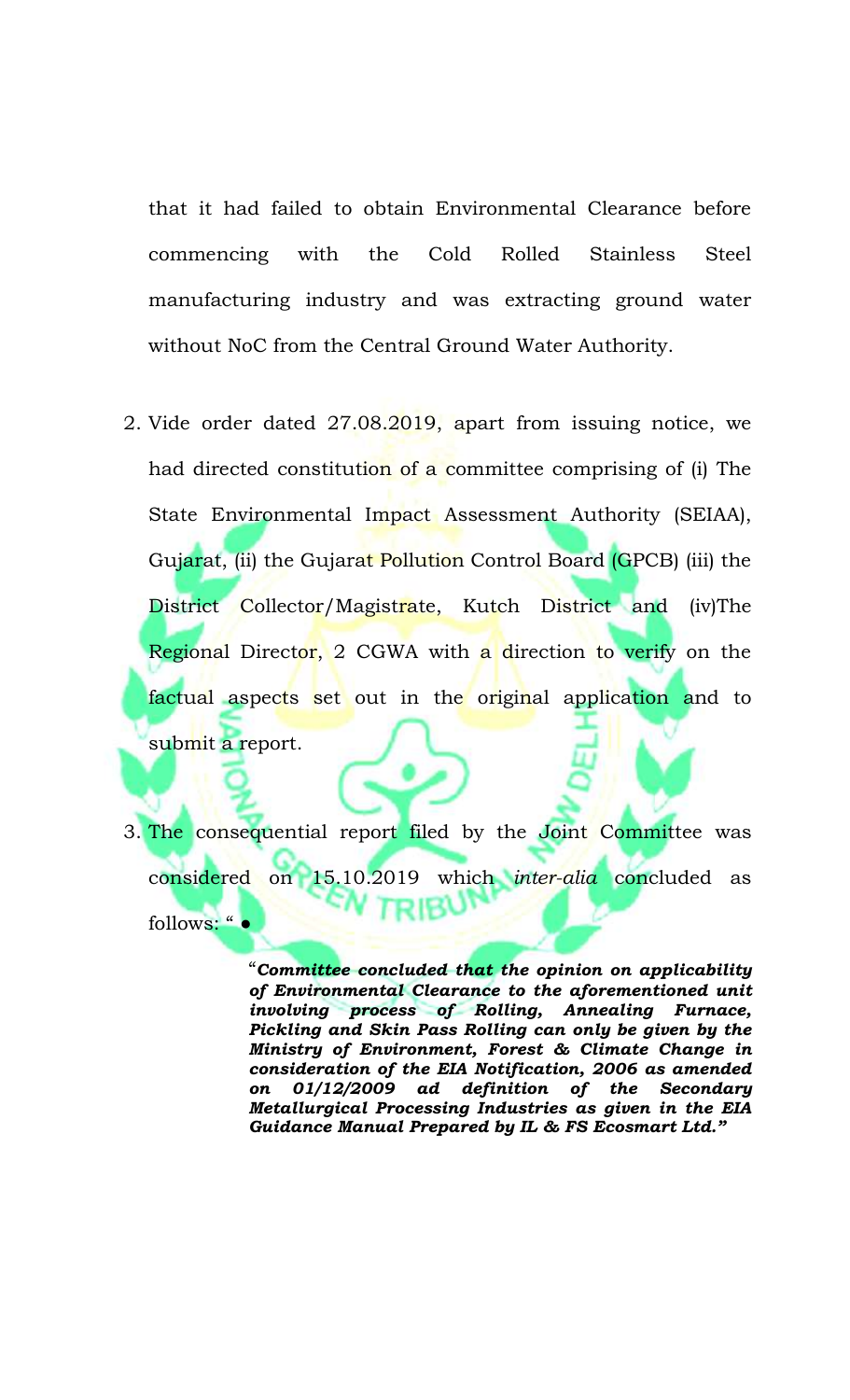4. During the course of the proceeding on 15.10.2019, Mr. Rahul Chaudhary, Learned Counsel for the Applicant, placed before us letter dated 14th August, 2019, written by the MoEF to the Chairman, SEIAA, Chhattisgarh, on the same subject whereby it has been stated as follow:

> "*It is to inform that the Ministry is in receipt of various representation with regard to applicability of EIA Notification 2006 on steel re-rolling mills. The representations received earlier in this regard have been deliberated upon suitably in this Ministry.*

> *2. As on date the Technical EIA Guidance Manual of the MoEF & CC for Metallurgical industry classifies rerolling as a secondary metallurgical industry.*

> *3. As per EIA Notification 2006 secondary metallurgical industries are to be appraised for EC as category B projects under schedule 3(a) Metallurgical industries. In case of secondary metallurgical processing industries units, those projects involving operation of furnaces only such as induction and electric arc furnace, submerged arc furnace, and cupola with capacity more than 30000 tonnes per annum (TPA) would require Environmental Clearance.*

> *4. In view of the above, you are hereby requested to appraise the steel re-rolling proposals as per the provisions of EIA Notification 2006."*

5. Considering the above facts and circumstances where the report involved facts *pari materia* to the present case, the stand of the MoEF taken in the letter dated 14.8.2019, in our opinion, would be applicable in full force in the present case also. However, before taking a final call, we deemed it appropriate to seek the clarification from the MoEF as to whether the position indicated in the letter referred to above would be applicable in the present case also.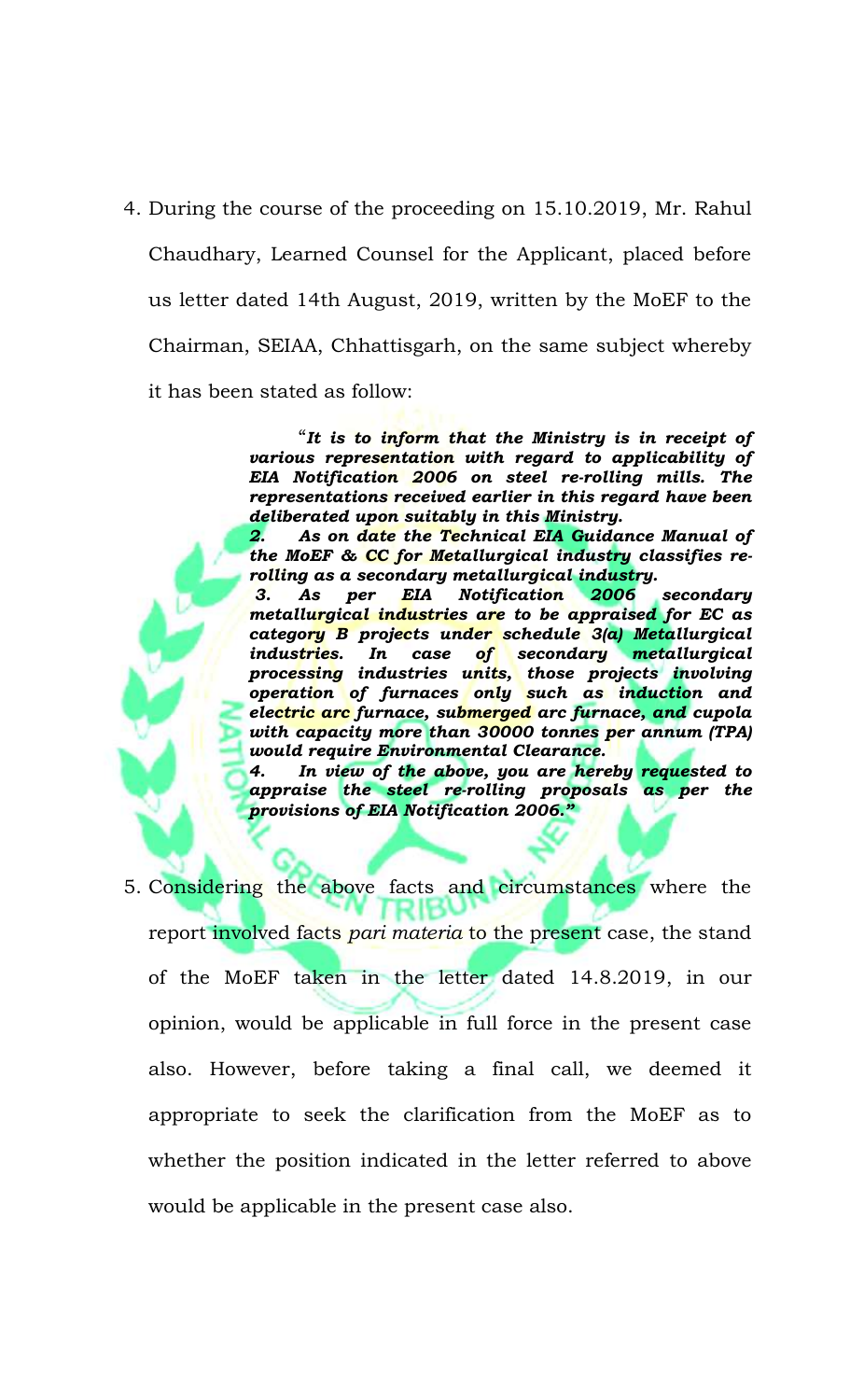- 6. In the interregnum, I.A No. 4 of 2020 came to be filed by the respondent no. 7, the project proponent and was taken up on 16.1.2020 on being mentioned by the learned counsel for the said respondent. None had appeared for the Applicant on that day despite having been informed of the I.A being listed on that day. In fact the learned counsel had informed by e-mail of the same date that he would be appearing on 12.2.2020 when this O.A was earlier listed.
- 7. The I.A had been preferred by the Respondent No. 7 to place on record the subsequent events which taken place after the order dated 21.11.2019 prohibiting further operation of the unit. A minutes of the meeting of the reconstituted Environment Appraisal Committee (EAC) (Industry-I) held on 23rd – 24th December 2019 was placed before us, the relevant part of which read as follows;

"*14.21.20 In view of the forgoing and after detailed deliberations, the Committee recommended the following:* 

> *i.) Project activity of CSPL falls under Category B of Schedule 3(a) Metallurgical Industries (ferrous and non-ferrous) of EIA Notification, 2006.*

> *ii.) The committee also noted that there are a few issues which may have diverse interpretations. The reports submitted by the Committee formed by the Hon'ble NGT and the joint inspection report by the Regional office of Bhopal and RO of GPCB for Kutch, have also left the final interpretation to the MoEF&CC. It is also noted that the present unit has obtained CTE from*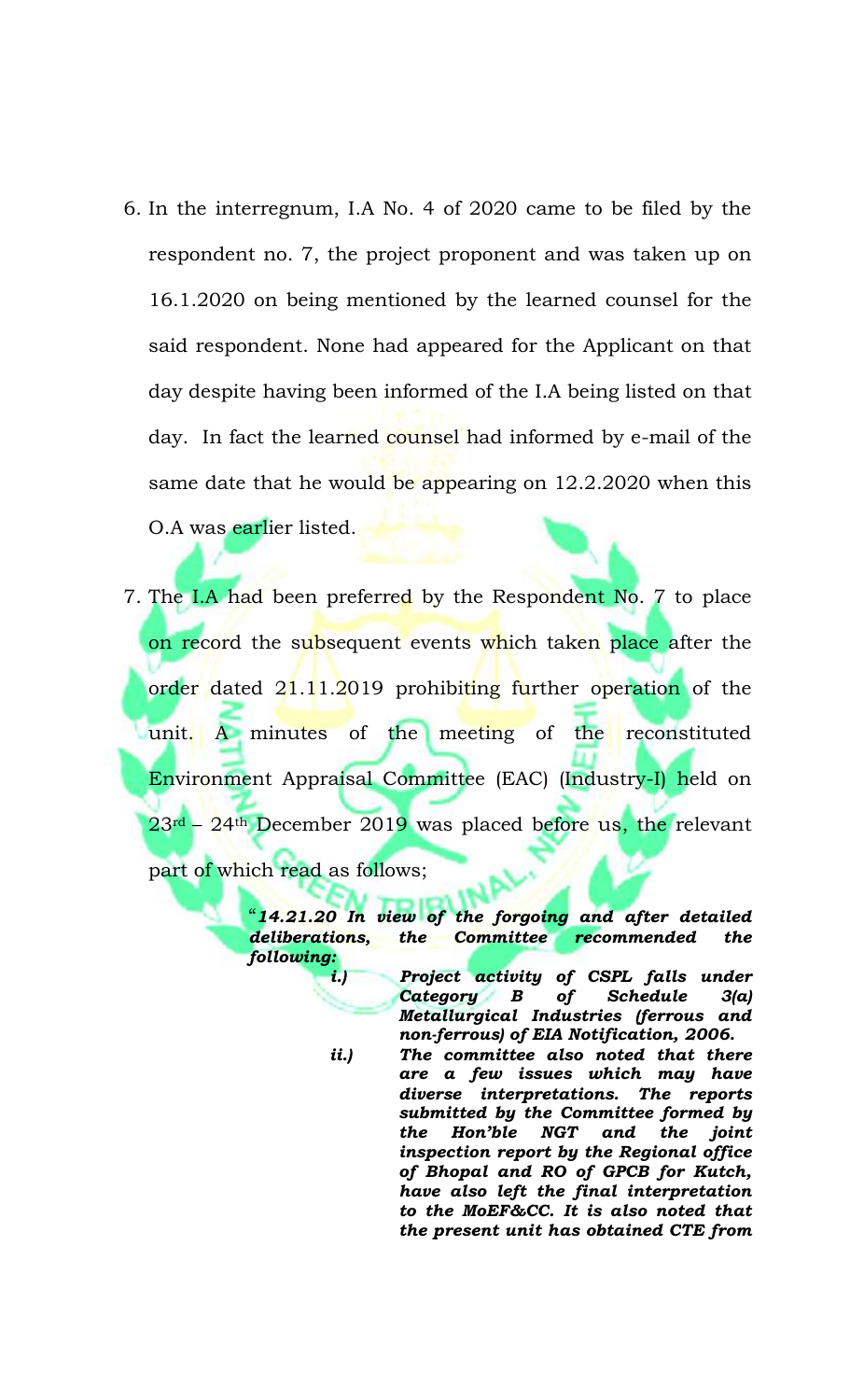*GPCB which is a Statutory authority. There may be other similarly placed cases in the country. This shows that there is a scope and need for further clarification in the matter regarding certain issues so that there is no subjective interpretation in future. These issues are (1) definition of secondary metallurgy units for the purpose of EIA process, (2) clarification about the types of furnaces under applicability of MoEF&CC notification 2006 and (3) clarifying re rolling vs. cold rolling in the context of Environment Clearance. Therefore, for further smoothening the EC process for present unit and proposals in future, the MoEF&CC may consider issuing further clarifications.*

*iii.) In order to address to instant and similar cases where such re rolling/cold rolling units are established or operating with a CTE/CTO from the concerned State Pollution Control Boards, the Ministry may consider directing the State Pollution Control Boards to get a list of all such cases and take further quick actions so that they apply for EC and get covered by the EIA notification 2006. Since, these units are established or operating under the CTEs/CTOs obtained from a statutory authority i.e. the respective State Pollution Control Boards, a period of one year may be allowed for this recommended conversion to EC. This will also ensure that the units remain in operation for the allowed period and closures, unemployment and related social issues/unrests are avoided. During this period of one year, they will have to follow all the conditions imposed under the CTE.CTO."*

8. As will appear from paragraph (iii.) of clause 14.21.20 of the minutes reproduced above, category of the units to which the Respondent No. 7 belongs, having been established or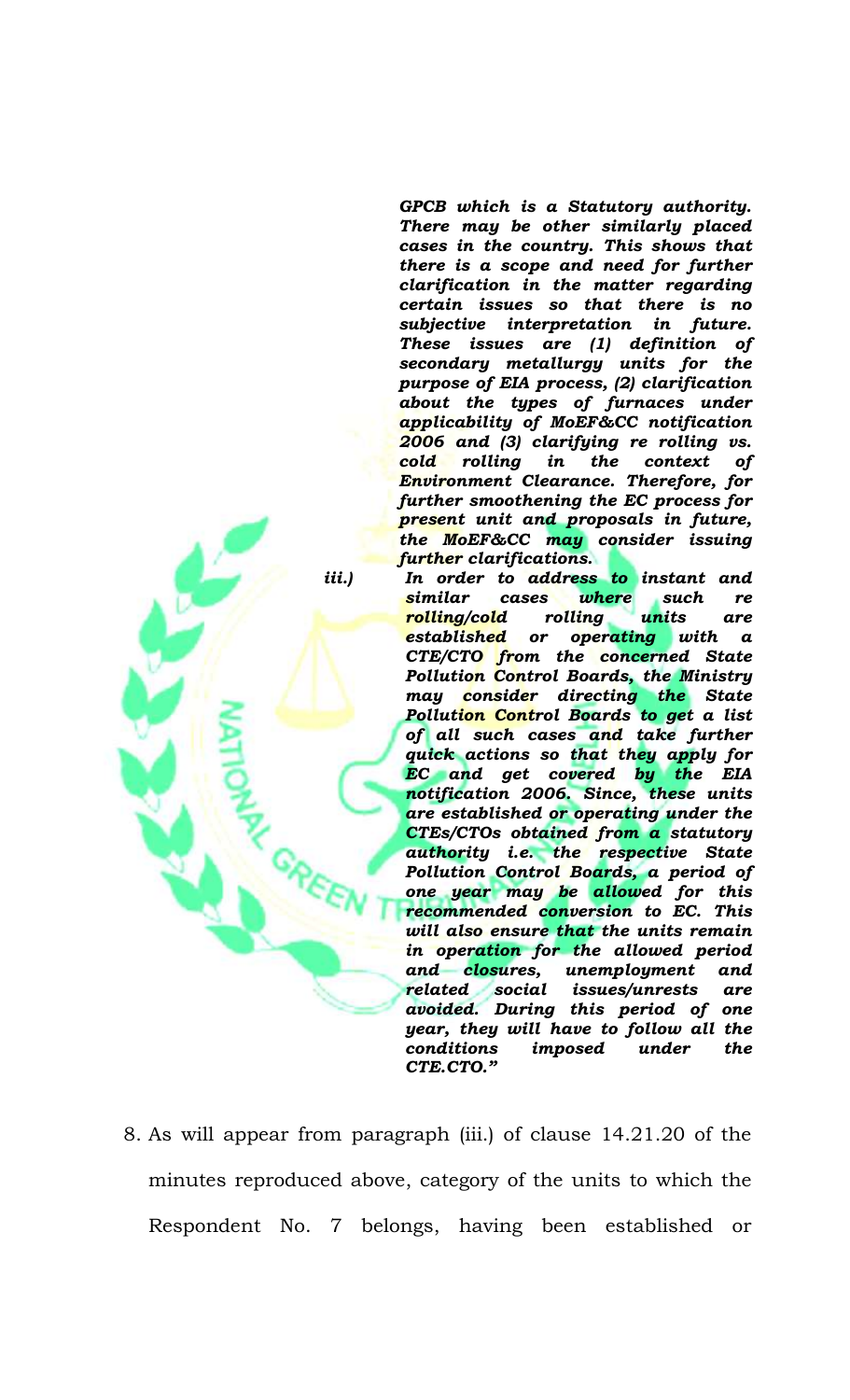operating under CTEs/CTOs obtained from the statutory authority, are permitted to operate for conversion to EC and would ensure that the units remain in operation for the said period with the condition that during the period of one year, the units shall follow all the conditions imposed under the CTE/CTO.

9. In the context of the above, we have noted that the respondent no. 7 had been operating under a CTE issued by the GSPCB containing the terms and conditions prescribed therefor. We were thus of the opinion that the order dated 21.11.2019 granting stay of the operation of the unit, required modification to the extent that the respondent no. 7 shall be permitted to run for a period of one year provided that the unit strictly adhere to the CTE conditions till such time CTO was not granted. **PEEN TRIBUNAL** 

10.A short affidavit has now been filed on behalf of the respondent no. 7 which is dated 10.2.2020 to bring on record certain additional documents. On 7.2.2020, the MoEF also filed an affidavit which we find to be of relevance as by that affidavit, the MoEF has accepted recommendations no. (iii) of the Expert Committee reproduced above. We may reproduce below the relevant paragraph of the affidavit:-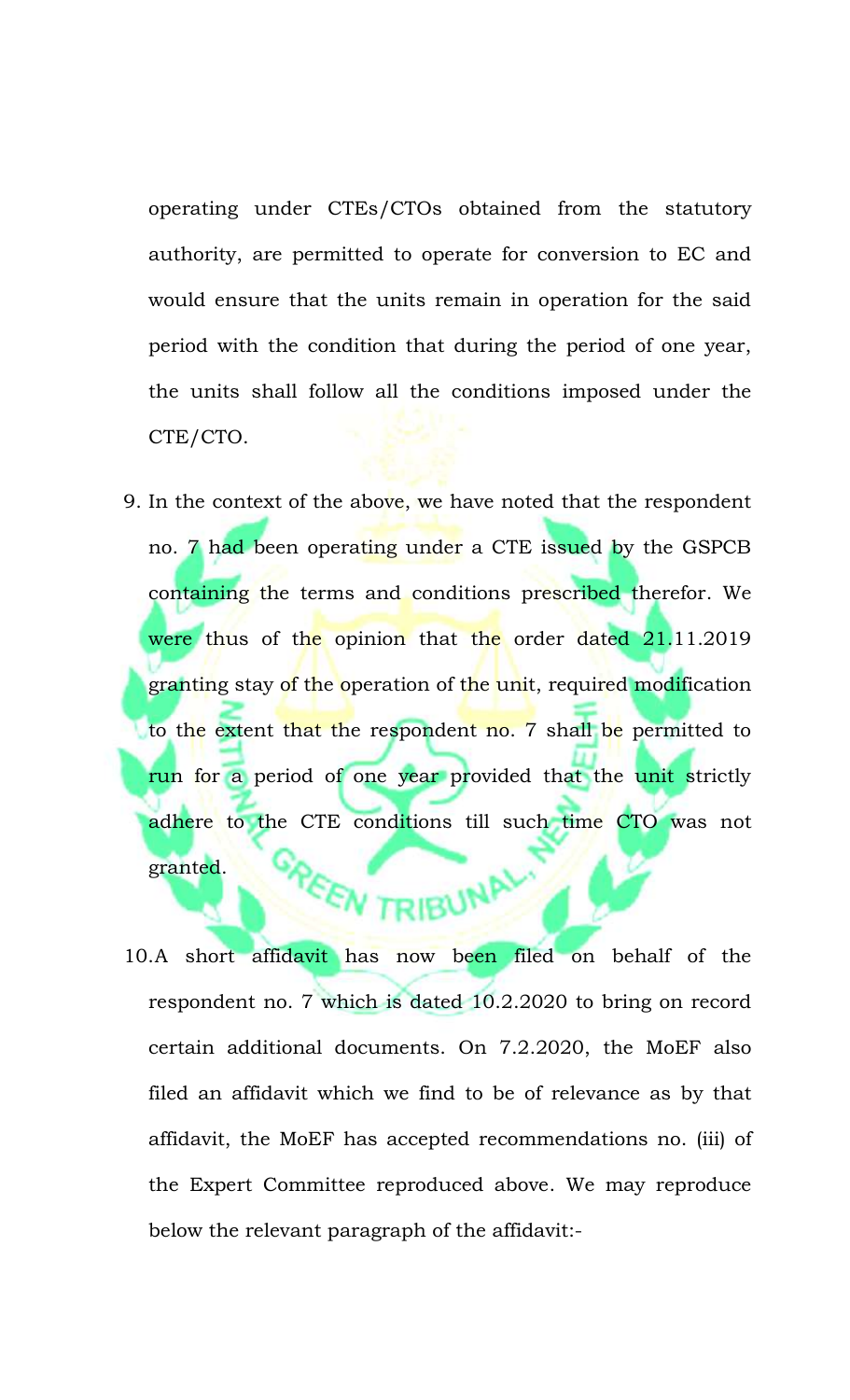"*5. It is submitted that the Ministry has accepted the recommendations no. (iii). of EAC to allow those units, operating under the CTEs/CTOs obtained from the respective State Pollution Control Boards, for a period of one year. Further, it has been decided that the requirement of EC or not for such units is a policy decision. Hence, the Ministry will constitute an Expert Committee, other than an EAC, having metallurgical experts for their recommendations.*

- 11. Considering the above facts and circumstances when the foundational question involved in the case have been dealt with effectively by the MoEF, in our considered opinion, nothing further would survive for our consideration.
- 12.It would appear from the sequence of events that the position that subsisted earlier in respect of Cold Rolled Coils (CRC) of stainless steel was quite obscure as it was not clear as to whether such activity would require environmental clearance under the EIA notification, 2006. The MoEF upon consideration of the expert opinion appears to have now clarified that such industry do require prior environmental clearance but, having regard to the fact that there were a large number of such mills operating on the strength of CTE and CTO, opportunity should be provide to such units to fall within